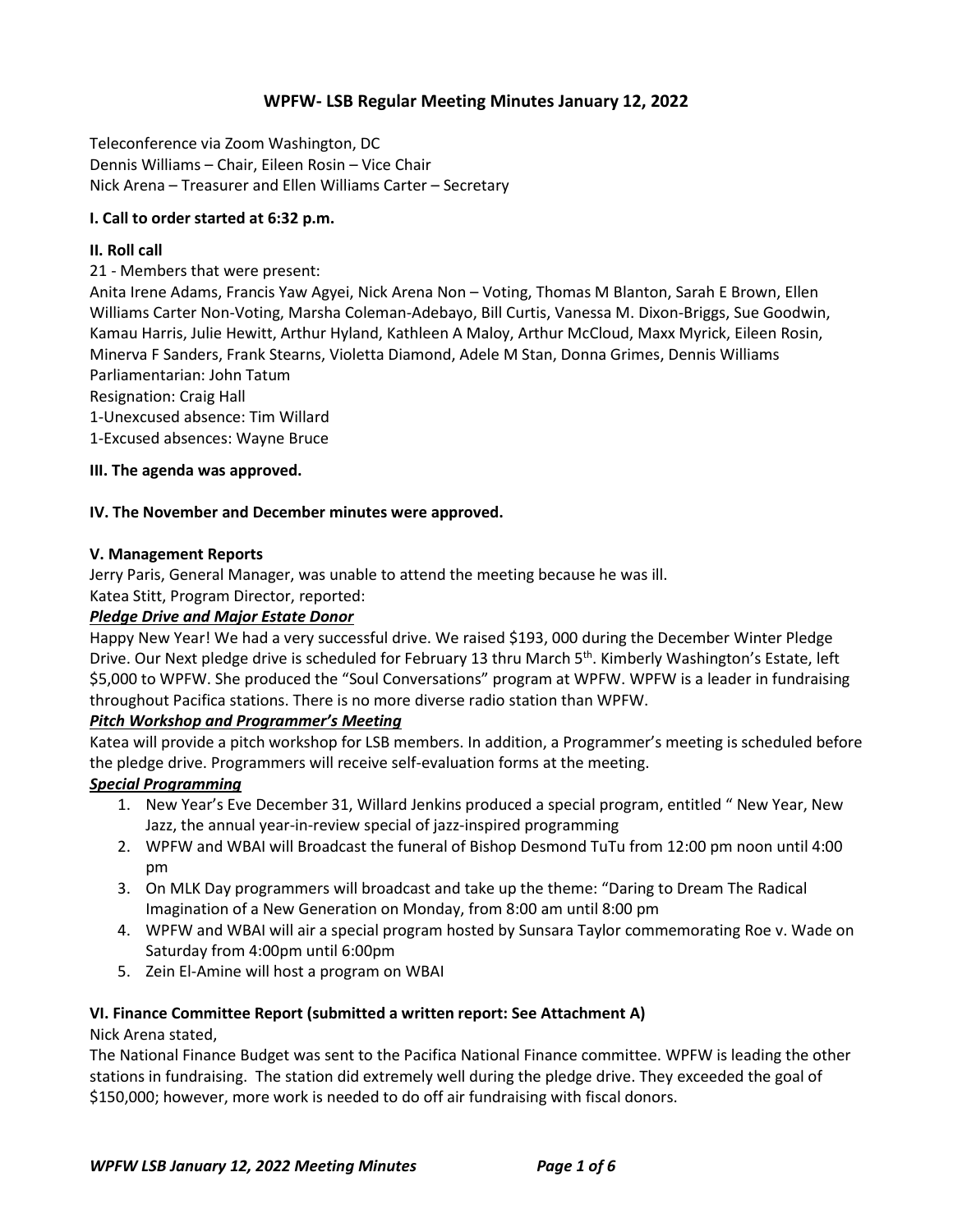## **II. Community Comment**

Carol from KPFA said it is a pleasure to be the secretary of KPFA.

Community person- Hopes some version of the U Street Jam will occur in the summer. She hopes we can work together across the network.

## **VIII. PNB Report**

Vanessa: The PNB Personnel Committee made an offer of the Pacifica Foundation Executive Director position to Stephanie D. Wells. Julie: The December bylaws amendment needed a majority of the LSBs vote. The proposed amendments were not passed in the PNB.

## **Listener WPFW LSB PNB Directors for 2022:**

They were all elected by acclamation.

- 1. Julie Hewitt
- 2. Donna Grimes
- 3. Vanessa Briggs-Dixon

WPFW Staff PNB member was not elected due to the PNB Bylaws criteria for service.

Julie Hewitt **moves the following Resolution for LSB review and approval.** Julie will present the resolution at the next PNB meeting to gain permission for a Staff WPFW LSB with less one year of service on the LSB to be accepted as Staff WPFW LSB PNB Director for the duration of 2022.

- Whereas Article 5, Section 1 of the Pacifica bylaws on "Board of Directors Eligibility, Number, Powers and Duties contains the clauses: "has served at least one (1) year as a Delegate," (from paragraph B on "Eligibility") and "shall have equal representation from each of the Foundation's five radio stations" (from paragraph C on "Number");
- $\triangleright$  Whereas Article 5, Section 3 of the bylaws on "Nomination and Election of Station Representative Directors" contains the statement, in Paragraph B: "The Staff Director must be a Staff Delegate";
- Whereas Article 5, Section 8 of the bylaws on "Filling Vacancies on the Board" bolsters Article 5, Section 3 by stating that "if the previous Director was a Staff Director, the Delegates shall election [sic] a Staff Delegate";
- $\triangleright$  Whereas with the 2021 delegate elections, half of the WPFW Local Station Board is comprised of delegates not eligible to serve as directors of the National Foundation because this is their first LSB service, and applies to the staff and listener delegations;
- $\triangleright$  Whereas though the ratio of delegates to directors is equal across the listener and staff classes, the smaller number of staff delegates means a much smaller number of eligible staff delegates to be elected as a staff director;
- $\triangleright$  Whereas all eligible WPFW staff delegates were nominated by the bylaws deadline and declined the nomination to serve as directors, given their other obligations to WPFW;
- $\triangleright$  Whereas this situation could occur at other Pacifica radio stations and is therefore not unique to WPFW, it results in certain aspects of the bylaws being in conflict with other aspects of the bylaws (eligibility requirements in conflict with equal representation of stations), and therefore presents an issue which must be resolved by the national board; and
- $\triangleright$  Whereas the other ways that WPFW could apply to the Pacifica national board for relief would result in bylaws waivers that are much more extensive (e.g., substituting listener director for staff director or extending director terms) which would be more far-reaching and set unnecessary precedents;

Be it therefore resolved that the WPFW Local Station Board requests the Pacifica National Board to approve a one-time waiver to the "has served at least one (1) year as a Delegate" clause of Article 5, Section 1, Paragraph B on staff delegate eligibility to be a staff director for 2022 so WPFW may elect a full slate of **Directors to the Board of the Pacifica Foundation.**

**Resolution approved by LSB.**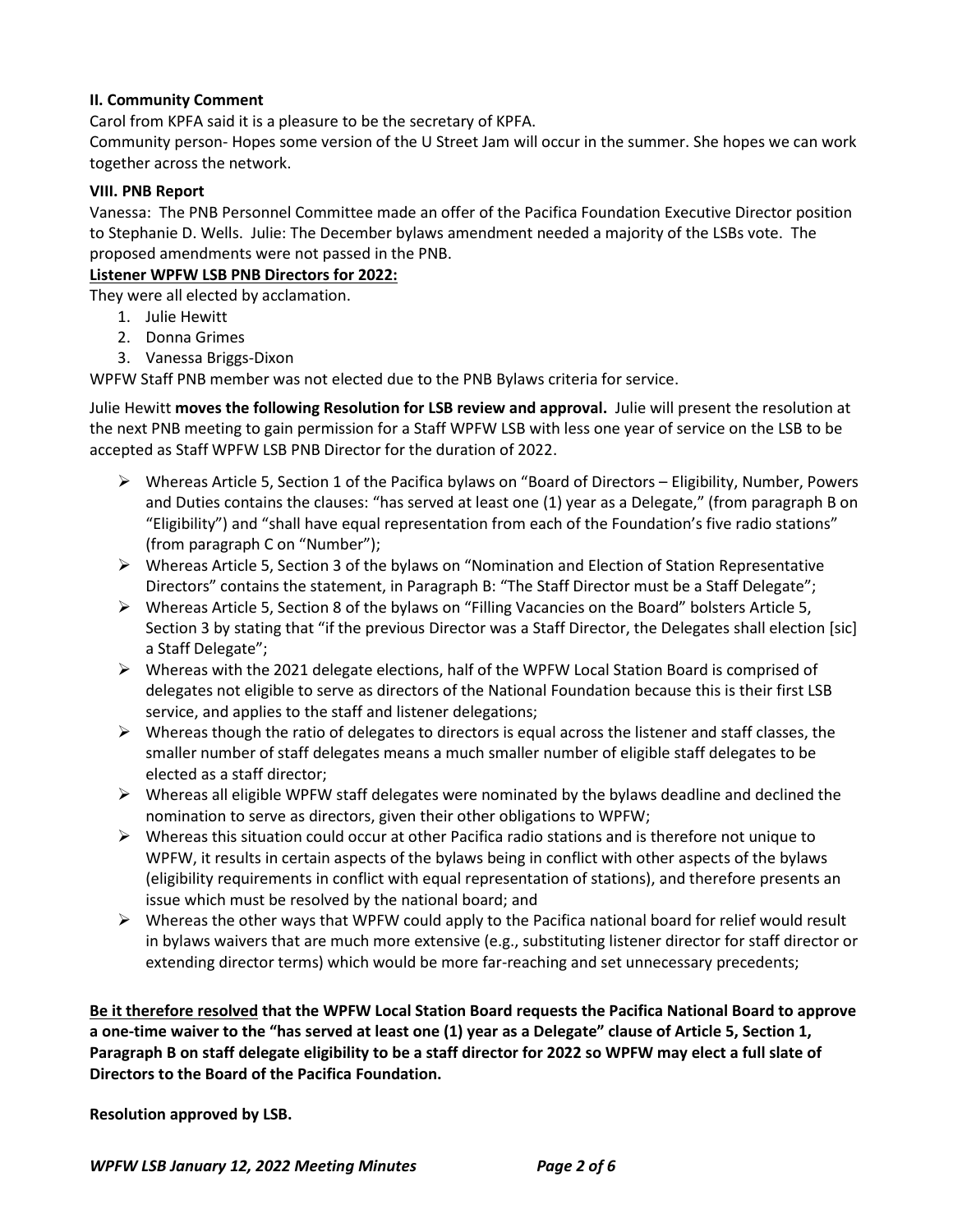## **IX. Community Outreach Committee (submitted a written report: See Attachment B)**

## **X. Programming Committee**

Donna Grimes reported: The programming Committee will meet the 1<sup>st</sup> Wednesday of each month. Donna made the following motion: I move that the GM and PD Evaluation documents developed by the Program Committee be sent to the LSB for referral to the Evaluation Committee.

## **The motion was approved**.

## **XI. Communication Standards and Enforcement Committee**

No report this meeting. Arthur gave an explanation of the committee for the new LSB members.

## **XII. Unfinished Business**

**XII.1** Arthur McCloud shared information about the Pacifica LSB workshop at 2:00 pm on Saturday regarding Parliamentarian procedures.

**XII.2** A motion was submitted to adopt these charters/missions for LSB Advisory Committees. **Move that these following duties – this language being taken directly from Pacifica Bylaws Article VII Local Station Boards Section 3 Specific Powers and Duties -- be assigned to the relevant Advisory Committees as follows:**

## **Finance Committee**

A. To review and approve that station's budget and make quarterly reports to the Foundation's Board of Directors regarding the station's budget, actual income and expenditures.

## **Evaluation Committee** (forthcoming pending LSB approval)

B. To screen and select a pool of candidates for the position of General Manager of its respective radio station, from which pool of approved candidates the Executive Director shall hire the station's General Manager. The LSB may appoint a special sub-committee for this purpose.

C. To prepare an annual written evaluation of the station's General Manager.

D. Both the Executive Director and/or an LSB may initiate the process to fire a station General Manager. However, to effectuate it, both the Executive Director and the LSB must agree to fire said General Manager. If the Executive Director and the LSB cannot agree, the decision to terminate or retain said General Manager shall be made by the Board of Directors.

E. To screen and select a pool of candidates for the position of station Program Director, from which pool of approved candidates the station's General Manager shall hire the station's Program Director. The LSB may appoint a special sub-committee for this purpose.

F. To prepare an annual written evaluation of the station's Program Director.

## **Program Committee**

G. To work with station management to ensure that station programming fulfills the purposes of the Foundation and is responsive to the diverse needs of the listeners (demographic) and communities (geographic) served by the station, and that station policies and procedures for making programming decisions and for program evaluation are working in a fair, collaborative and respectful manner to provide quality programming.

## **Outreach Committee**

H. To conduct "Town Hall" style meetings at least twice a year, devoted to hearing listeners views, needs and concerns.

I. To actively reach out to underrepresented communities to help the station serve a diversity of all races, creeds, colors and nations, classes, genders and sexual orientations, and ages and to help build collaborative relations with organizations working for similar purposes.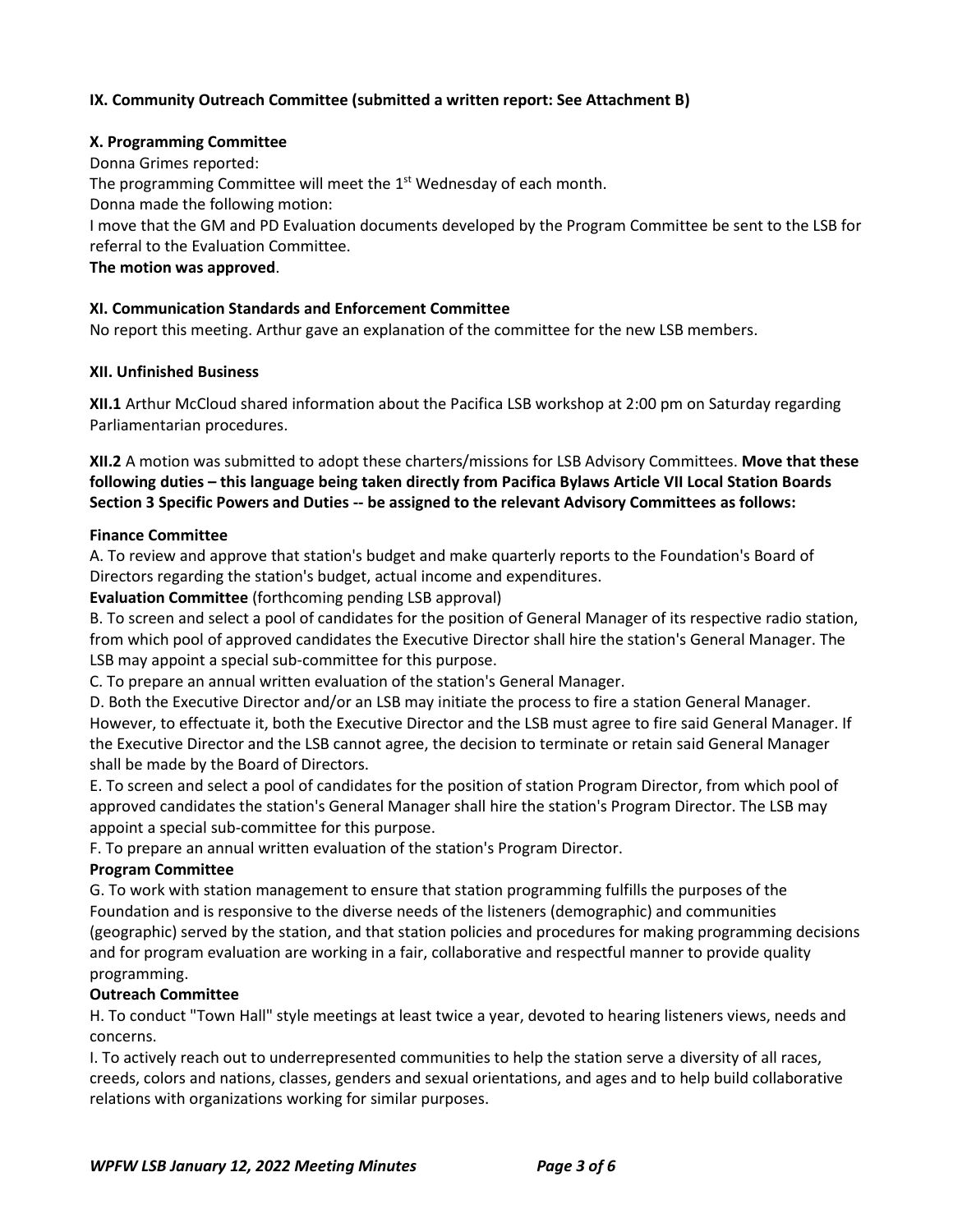J. To perform community needs assessments, or see to it that separate "Community Advisory Committees" are formed to do so.

# **LSB & PNB Reps (non-Committee)**

K. To ensure that the station works diligently towards the goal of diversity in staffing at all levels and maintenance of a discrimination-free atmosphere in the workplace.

L. To exercise all of its powers and duties with care, loyalty, diligence and sound business judgment consistent with the manner in which those terms are generally defined under applicable California law.

## **The above stated Motion was Approved.**

**XII.3** Creation of Evaluation Committee approved by acclamation and will be chaired by Dennis Williams.

**XII.4** Thomas Blanton: He read his report and discussed the Kwamena Ocran Campaign. He stated there will be a protest in Largo, MD on January 13. Arthur McCloud shared Thomas Blanton's resolution regarding the Kwamena Ocran Campaign.

## **The following Resolution was submitted to the LSB for review and approval:** *Preamble*:

- $\triangleright$  Seventy years ago, (December 17, 1951) Paul Robeson and William Patterson submitted a petition from the Civil Rights Congress (CRC) to the United Nations. Titled, "We Charge Genocide: The Crime of Government Against the Negro People," the petition was signed by almost 100 U.S. intellectuals and activists. Robeson led a delegation to present the document at U.N. Headquarters in New York, while CRC Secretary Patterson delivered it to a U.N. meeting in Paris. W. E. B. Du Bois was scheduled to accompany Patterson to Paris, but the U.S. State Department prevented him from leaving the country.
- $\triangleright$  The book-length petition documented hundreds of lynching cases and other forms of brutality and discrimination, evincing a clear pattern of government inaction and complicity. It charged that in the 85 years since the end of slavery more than 10,000 African Americans were known to have been lynched (an average of more than 100 per year), and that the full number can never be known because the murders are often unreported.
- $\triangleright$  The petition cited the UN's definition of genocide: "Any intent to destroy, in whole or in part, a national, racial, or religious group is genocide." The petition concluded therefore, that. . .the oppressed Negro citizens of the United States, segregated, discriminated against, and long the target of violence, suffer from genocide as the result of the consistent, conscious, unified policies of every branch of government. If the General Assembly acts as the conscience of mankind and therefore acts favorably on our petition, it will have served the cause of peace.
- $\triangleright$  Seventy years after Robeson and Patterson were stopped by the Department of State from petitioning the United Nations, Washington, DC, Virginia and Maryland are still experiencing one of the largest percentage of unarmed Black men killed by police, unequal access to medical services, and dangerous housing conditions. Maryland leads the nation in incarcerating young Black men, sentenced to the longest prison terms, at a rate 25% higher than the next nearest state — Mississippi.

## **RESOLUTION:**

*Whereas, on the 70th anniversary of the petition entitled: "We Charge Genocide: The Crime of Government Against the Negro People," to the United Nations, WPFW affirms the need to present the case of genocide of Africans in America to the United Nations.* 

*WPFW will devote educational and cultural resources through its programming to assist the Washington, DC, Maryland and Virginia community in understanding the structural components of white supremacy that had led to genocide.*

**RESOLVED***, That, as lifted up by the Bethesda African Cemetery Coalition, in our historic fight for Justice, Black Lives Matter in Life and in Death,*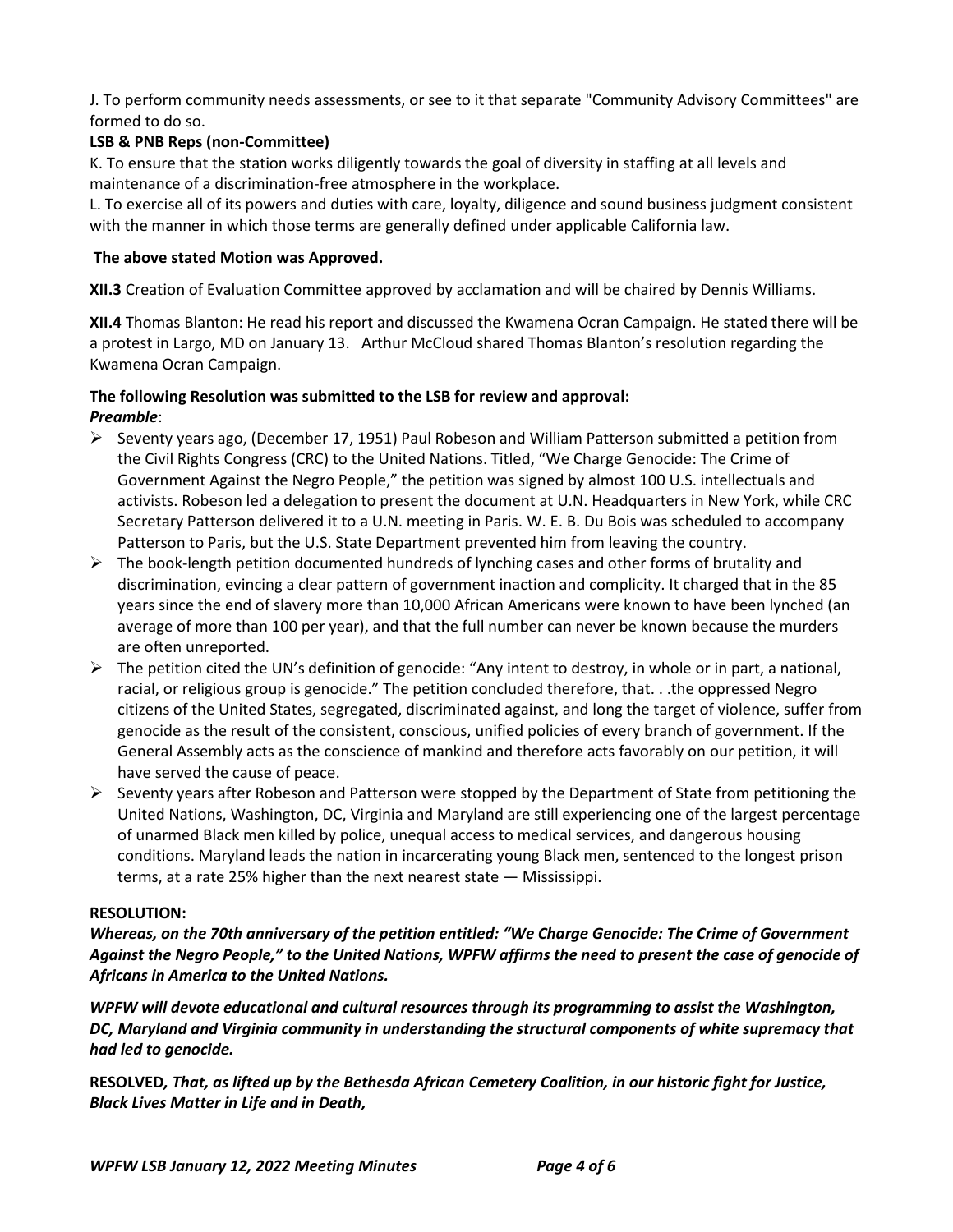# **FURTHER RESOLVED***, that WPFW 89.3 FM will affirm our theme in the coming age as the Jazz and Justice: Taking our Case of Genocide to the UN,*

**AND FURTHER RESOLVED***, That WPFW 89.3 FM programing will continue the work of Paul Robson and William Patterson in several ways that include:*

- *Programming*
- *On the street action*
- *Special activities and events*
- *Sponsorships and endorsements*
- *Music, especially Jazz*

# **The Resolution was Approved.**

# **XIII. New Business/Action Item Summary**

Dennis requested that LSB members submit (1) one priority/accomplishment the LSB would like addressed this year.

Action items:

- 1. LSB members volunteer for committee
- 2. LSB members submit LSB priority
- 3. Pacifica LSB workshop on Parliamentarian Procedures
- 4. The Finance committee let the LSB know their needs
- 5. Create a Repository

# **XIV. Adjourned regular: 9:10 pm for Executive Session**

# **XV. Convened the Executive Session 9:20pm**

# **XVI. Adjourned the Executive Session at 9:59 p.m.**

Dennis Williams, Chair adjourned the meeting Minutes submitted by: Secretary, Ellen Williams Carter